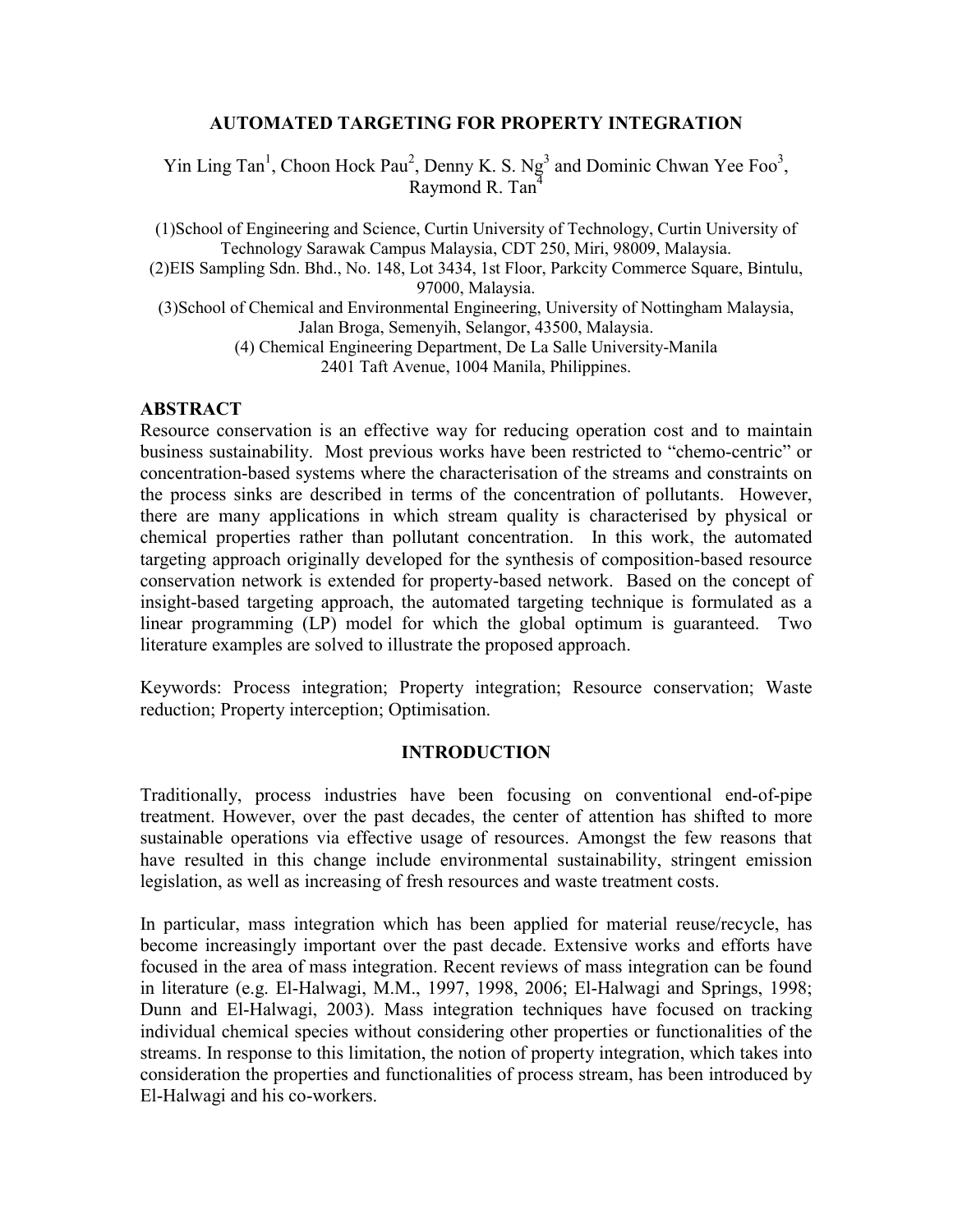Property integration is a functionality-based, holistic approach to the allocation and manipulation of streams and processing units that include the tracking, adjustment, assignment, and matching functionalities throughout the process (El-Halwagi et al., 2004). The concept of property integration is that the problem is mapped to a cluster domain, which achieve the same objective as mass integration (minimum resource usage and waste generation).

To further illustrate the concept of property integration, Shelley and El-Halwagi (2000) introduced a property-based cluster that was driven by tracking functionalities and properties of the streams instead of focusing on the chemical constituents. This technique was aimed to obtain the optimal recovery and allocation of the volatile organic compounds (VOCs) in complex hydrocarbon mixtures. Later, Kazantzi and El-Halwagi (2005) introduced a pinch-based graphical targeting technique, which is generalised from the conventional material reuse/recycle pinch diagram (El-Halwagi et al., 2003). On the other hand, Foo et al. (2006) presented both graphical (property surplus diagram) and algebraic (property cascade analysis) techniques to locate minimum resource targets within a property integration framework. Most recently, Pau (2007) extended the use of property cascade analysis (Foo et al., 2006) to determine rigorous targets for minimum fresh usage, waste discharge and interception targets of resource conservation network (RCN) with interception placement.

It is worth noting that property-based RCN synthesis has been explored in wide range of chemical processes. All the above mentioned works can basically be classified into insight-based and mathematical optimization techniques. To date, some works that utilised both insight-based and mathematical optimisation techniques have also been reported in the area of process integration. Among these works, the automated targeting approach presented by Ng et al. (2008) incorporated the targeting concept of insightbased technique into the mathematical optimisation model to locate the minimum flowrate/cost targets for a RCN. The proposed approach overcomes the limitations when both of the techniques are used independently.

In this work, the automated targeting technique (Ng et al, 2008) is extended for locating the minimum flowrate/cost targets for a property-based RCN. Two literature examples are solved to illustrate the proposed approach.

# PROBLEM STATEMENT

Given a problem of resource conservation with single property may be stated as follows: In a process, a set of  $N_{\text{sources}}$  sources is given, which consist of process streams that may be reused/recycled or discharged. Each source has a flowrate,  $F_i$  and is characterised by a property  $P_i$ . A set of  $N_{\text{sinks}}$  process sinks that are process units that can accept sources is also given. Each sink requires a flowrate,  $F_j$  and an admissible inlet property,  $P_j$  from the source(s), which complies with the predetermined allowable property constraints as follow: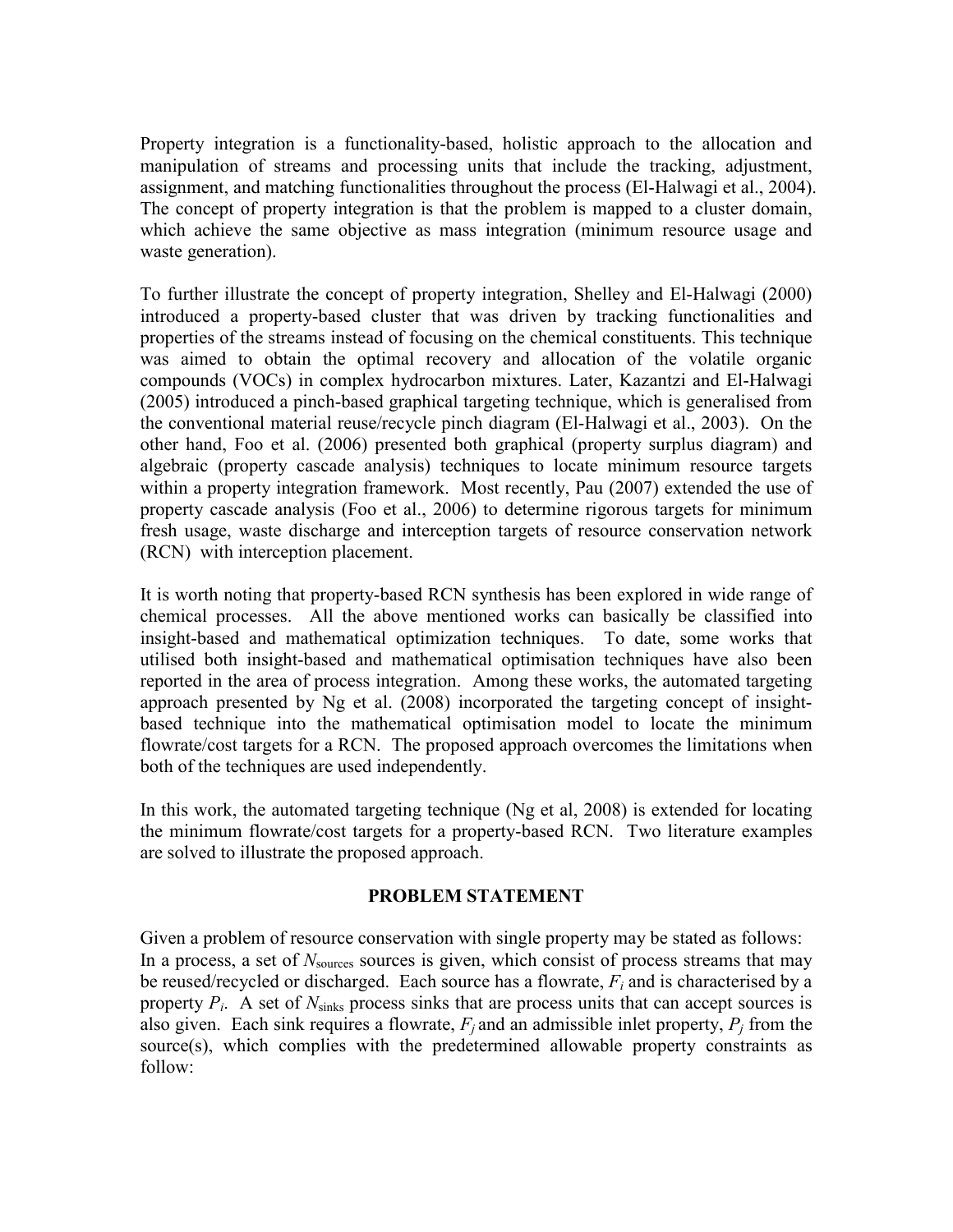$$
P_j^{\min} \le P_j \le P_j^{\max} \tag{1}
$$

where  $P_j^{\text{min}}$  and  $P_j^{\text{max}}$  are the specified lower and upper bounds on admissible properties to unit sink  $j$ . Besides, a set of  $N_{\text{fresh}}$  external fresh resources can be purchased to fulfil the requirement of the sink(s).

A general property mixing rule is needed to define all possible mixing patterns among the individual properties. One such form of mixing rule takes the following expression (Shelley and El-Halwagi, 2000):

$$
\psi(\overline{p}) = \sum_{i} x_i \psi(p_i) \tag{2}
$$

where  $\psi(p_i)$  and  $\psi(\bar{p})$  are operators on property  $p_i$  and mixture property  $\bar{p}$ , respectively and  $x_i$  is the fractional contribution of stream i of the total mixture flowrate.

The objective of this work is to locate the minimum flowrate/cost targets for a propertybased RCN prior to detailed design.

### METHODOLOGY

The automated targeting technique was developed by Ng et al. (2008) based on the concept of algebraic targeting technique of cascade analysis (Manan et al., 2004), with the removal of the dual-step procedure. It is worth noting that in all cascade analysis techniques, infeasible cascades with material flow balances are first generated to determine the largest material deficit, which is then added as fresh resource in the second step to remove all deficits and yield a feasible material cascade. Successful application is seen in water network, utility gas network and property-based network synthesis. Via the proposed automated targeting approach, the two-step targeting approach is readily replaced. In this work, the automated targeting is adapted for a property-based RCN.

The procedure for the automated targeting technique for a property-based RCN is next illustrated. A revised *property interval diagram* (Foo et al., 2006) is first constructed, where the property operators ( $\Psi_k$ ) of the material sinks and sources are arranged in an ascending order, from the lowest level  $k = 1$  to the highest level  $k = n$  (Figure 1). In cases where the property operator levels for fresh resource(s) and zero property operator level (i.e. 0  $\text{M}\Omega$ <sup>-1</sup> (Foo et al., 2006)) do not exist among the process sinks and sources, an additional property operator level is added. Besides, an arbitrarily high property operator level is also added in last level of property interval diagram to allow the calculation of residue property load.

Next, material flowrate cascading across all property operator levels is to be performed. At each property operator level  $k$ , the difference between the total available material sinks  $(\Sigma_i F_{SK})$  and sources  $(\Sigma_i F_{SR})$  may be determined. Equation 3 shows the *net material flowrate* of each k-th level ( $\delta_k$ ). As shown,  $\delta_k$  is the sum of the net material flowrate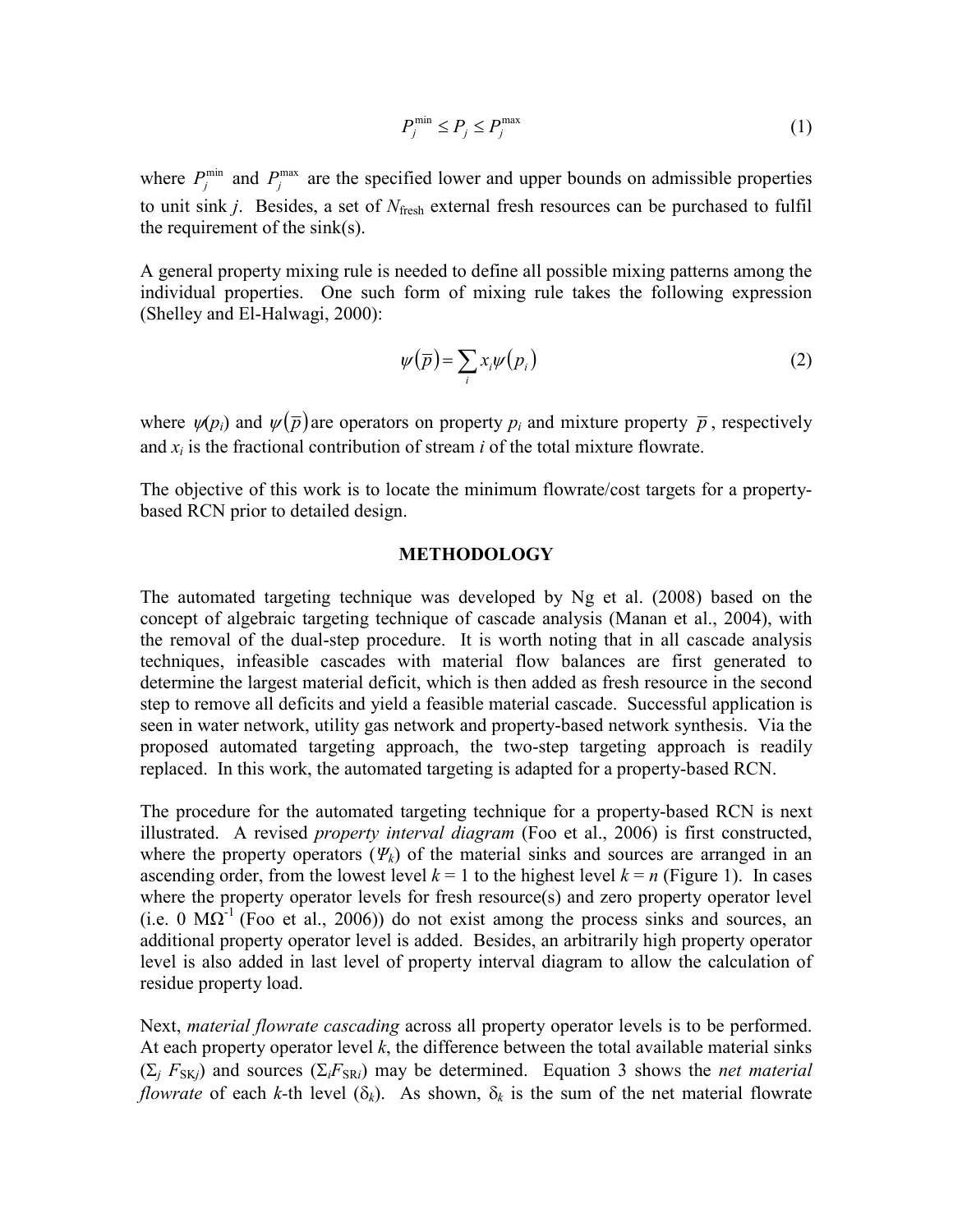cascaded from the earlier property operator level  $(k-1)$ ,  $\delta_{k-1}$  with the flowrate balance at property operator level  $k$ ,  $(\Sigma_i F_{SRi} - \Sigma_j F_{SKj})_k$ , i.e.:



$$
\delta_k = \delta_{k-1} + (\Sigma_i F_{SRi} - \Sigma_j F_{SKj})_k
$$
\n(3)

Note that the net material flowrate ( $\delta_k$ ) can either take positive or negative value, with positive value indicates material that flows from the lower level into higher level or vice versa. This is in agreement with the cascade analysis technique.

Apart from material flowrate cascading, *property load cascade* is also essential to ensure a feasible RCN. Property load cascading from level  $k - 1$  to level k is performed as follows. Within each property operator interval, the property load is given by the product of the net material flowrate from level  $k$  and the difference between two adjacent property operator levels. Similar to the material flowrate cascade, residual property load of each concentration level  $k(\epsilon_k)$  is to be cascaded down to the next property operator level. Hence, property load balance at the  $k$ -th concentration level is determined by

$$
\varepsilon_k = \varepsilon_{k-1} + \delta_k (C_{k+1} - C_k) \tag{4}
$$

where  $\varepsilon_{k-1}$  is the residual property load that is cascaded from concentration level  $k-1$ .

In order to ensure maximum allowable property load of sink in each level is fulfilled, and the property load is transferred from lower to higher level, the residual property load,  $\varepsilon_k$ must take a positive value (Equation 5). Therefore, Equation 5 is included as a constraint in the optimisation model. Note also that, a pinch point is observed where the residue property load is zero along the cascade.

$$
\varepsilon_k \geq 0 \tag{5}
$$

In order to target the minimum fresh resource and waste generation flowrates for a direct reuse/recycle scheme, the property interval diagram may be converted to a propertybased cascade diagram (PRCD) as in Figure 2. Based on the previous proposed procedure, the property operators of the sink and source are first arranged in an ascending order as shown in Figure 2. Next, utilising Equation 3, the net material flowrate of each property operator level  $k(\delta_k)$  is determined. It is interesting to note that the net material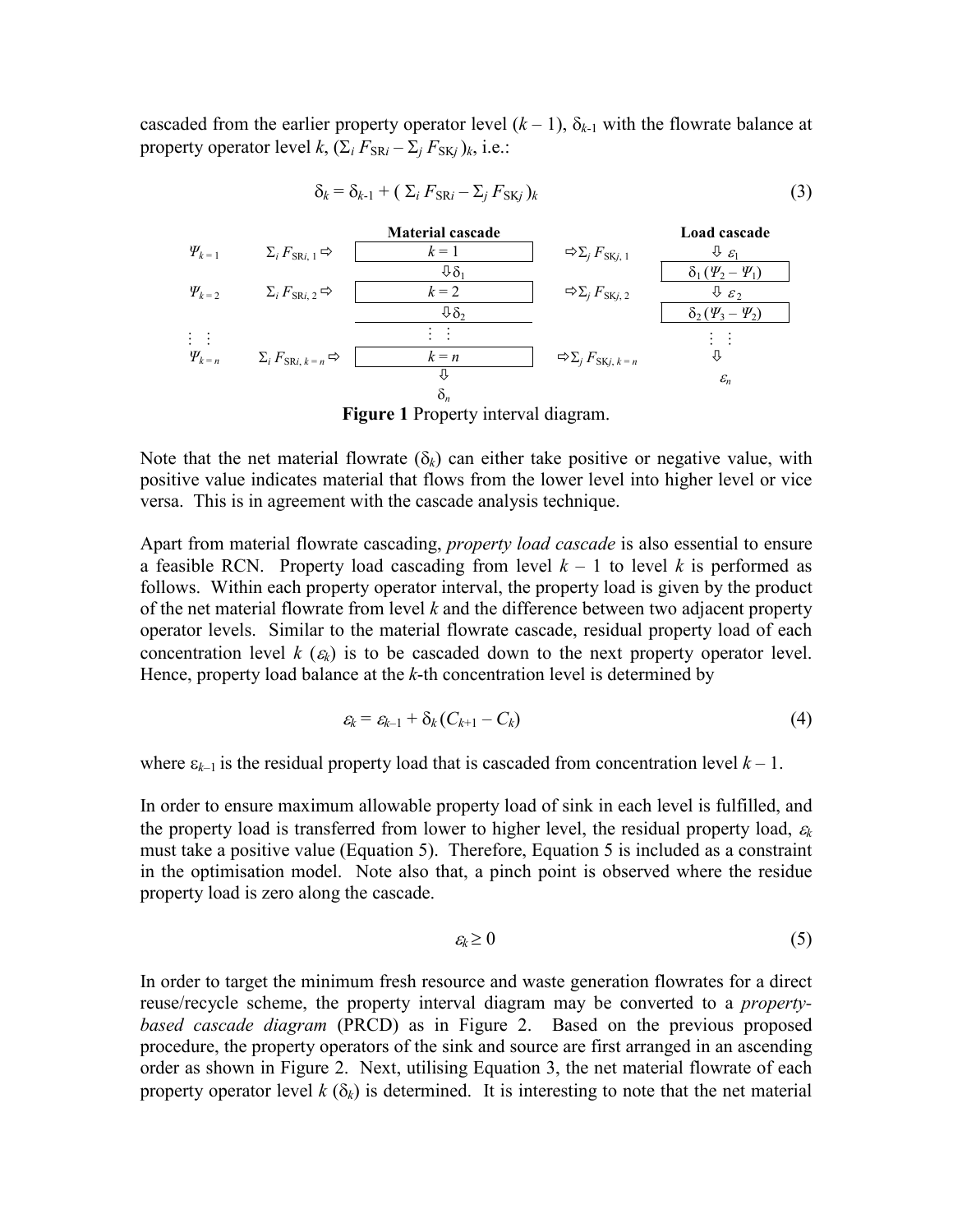flowrate found before the first property operator ( $\delta_0$ ) and final property operator ( $\delta_k$ ) levels corresponds to the fresh resource  $(F_{FR})$  and waste discharge  $(F_W)$  flowrates of the network respectively (Figure 2). Normally, the fresh resource is of the highest quality, and corresponds to zero property operator. In cases where the fresh resource does not exist at the zero operator value, a new property operator level ( $\Psi_{FR\,II}$ ) is to be added (see Figure 2).

In order to determine the minimum total fresh resource flowrate  $\sum (F_{FR} + F_{FRH})$ , the objective function for the mathematical optimisation model is formulated as:

$$
\min \sum (F_{\text{FR}} + F_{\text{FR II}}) \tag{6}
$$

subject to the constraints in Equations 3 to 5.

It is worth noting that the above optimisation model is a linear programming (LP) problem, which can be solved easily to achieve global optimal solution if one exists. Two different case studies has been modeled and applied in LINGO software to prove the applicability of the methodology. These case studies have been used to demonstrate the flexibility of the automated targeting approach to analyse the interaction between the pretreatment systems with the RCN.



Figure 2 Generic PRCD for direct reuse/recycle.

### EXAMPLE 1

A metal degreasing process taken from Kazantzi and El-Halwagi (2005) is used to illustrate the proposed approach, with the schematic flowsheet shows in Figure 3. As shown, a fresh organic solvent is used in the degreaser where reactive thermal processing is used to decompose grease and organic additives. Then, the liquid solvent is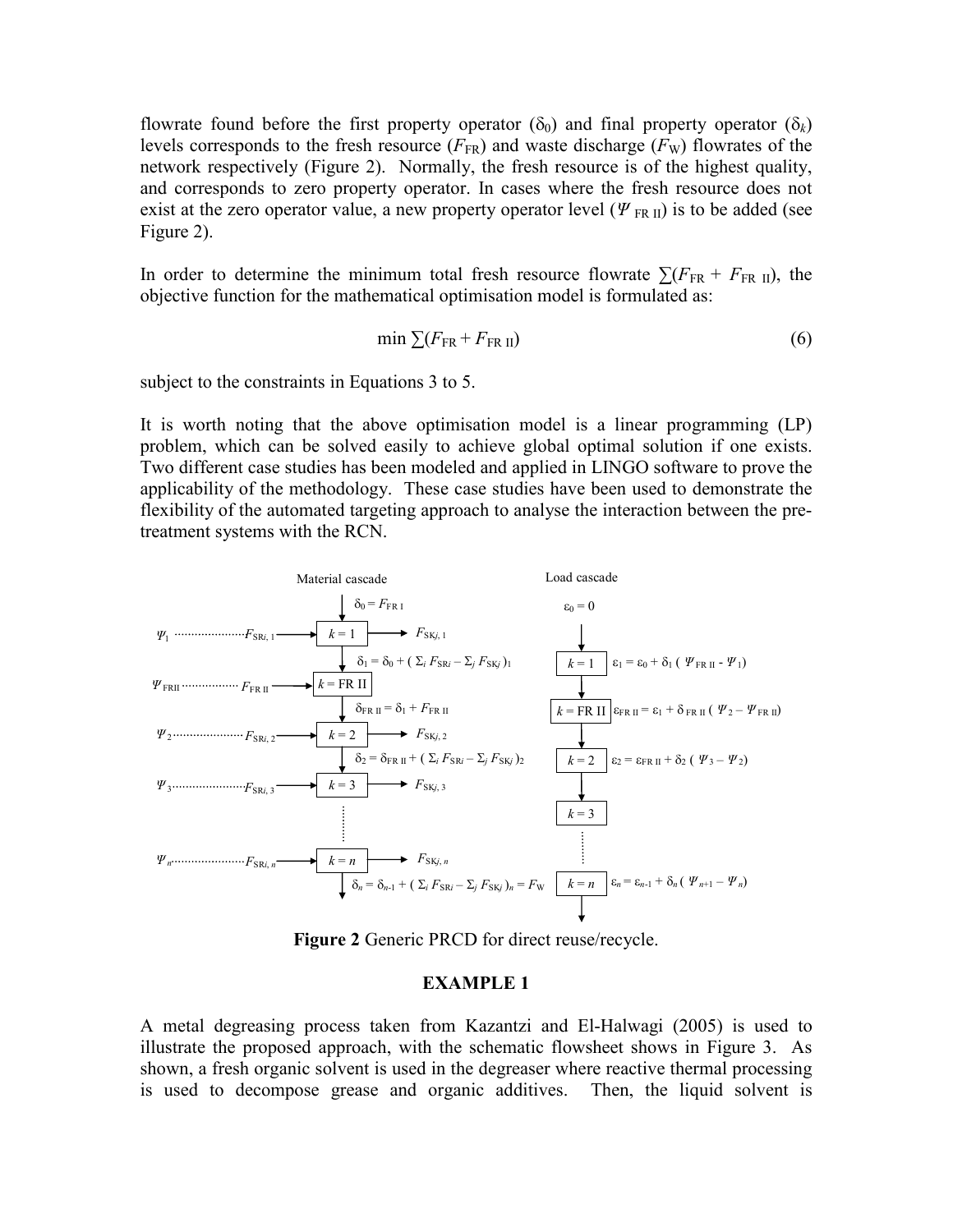regenerated from the solvent regeneration unit and reused in the degreaser; while the gases containing solvent is passed through a condenser and absorber before being flared. Besides, the fresh solvent is used in the absorber to capture light gases that escape from the solvent regeneration unit. Note that the process produces two condensate streams that may serve as process sources, i.e. from the solvent regeneration unit (SR1) and the degreaser (SR2). Reuse/recycle of the process sources (SR1 and SR2) can be considered to reduce the consumption of the fresh solvent. In this case, there are two process sinks where solvent is needed, i.e. degreaser (SK1) and absorber (SK2).

The main property of the solvent that dictates the extent of reuse/recycle of the process sources is the Reid Vapour Pressure (RVP), which is important in characterising the volatility (and, indirectly, the composition) of the solvent. The general mixing rule for the RVP is given as below (Kazantzi and El-Halwagi, 2005):

$$
\overline{\text{RVP}}^{1.44} = \sum_{i} x_i \text{RVP}_i^{1.44} \tag{7}
$$

The property operator for RVP,  $\Psi$ (RVP), can thus be expressed as follows:

$$
\Psi\left(\text{RVP}_i\right) = \text{RVP}_i^{1.44} \tag{8}
$$



Figure 3 Schematic flowsheet of metal degreasing process (Kazantzi and El-Halwagi, 2005).

Table 1 shows the limiting data for Example 1. Note that the fresh solvent has a relatively low operator value as compare to the two process sources (SR1 and SR2). In order to maximise solvent recovery from the process sources, the upper bound of the operator for each process sink is used to construct PRCD.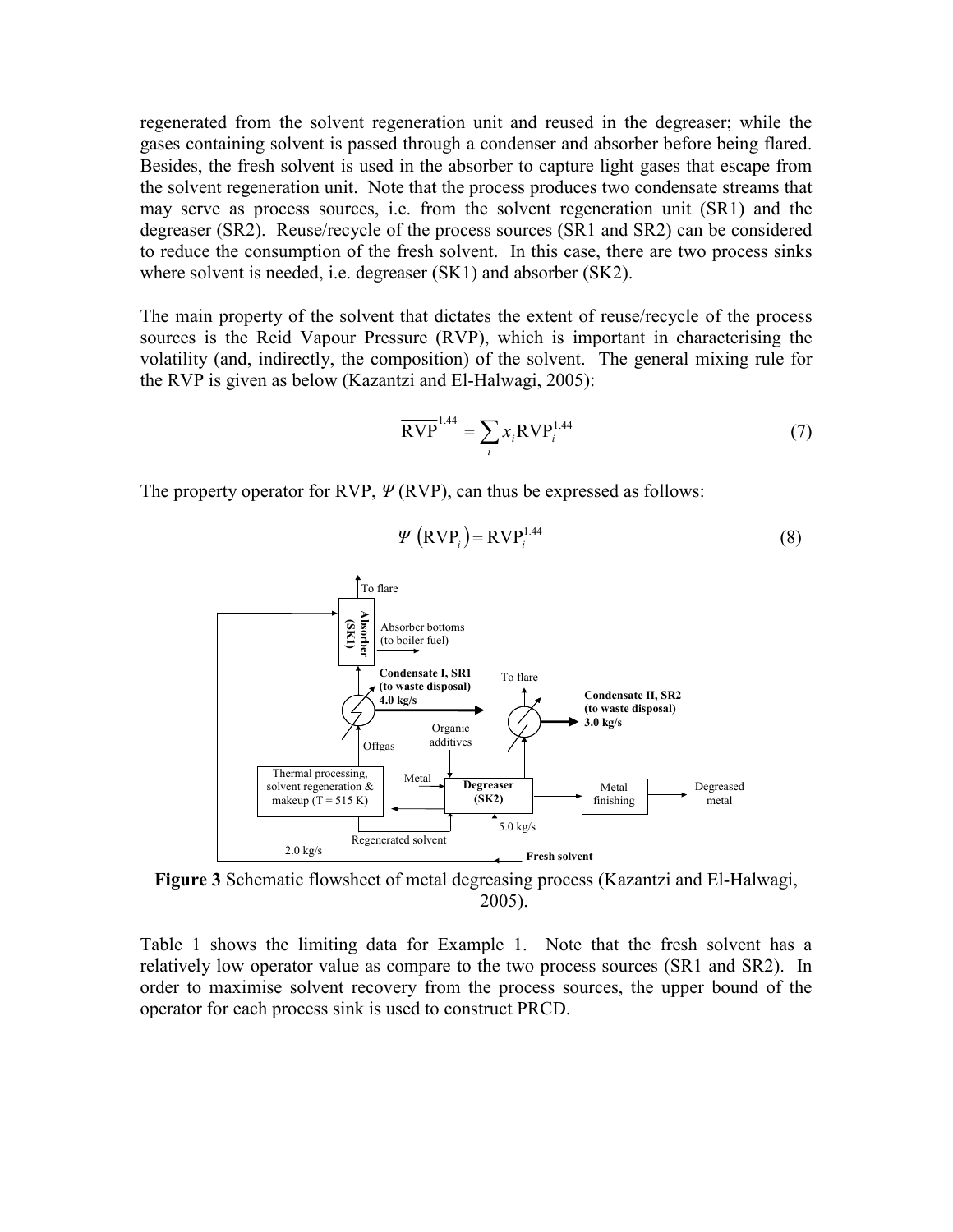| <b>Process</b>      | <b>Reid Vapor Pressure,</b><br><b>Flowrate</b><br>$RVP$ (atm) |                |                       | Property operator,<br>$\Psi$ (atm <sup>1.44</sup> ) |                |  |
|---------------------|---------------------------------------------------------------|----------------|-----------------------|-----------------------------------------------------|----------------|--|
|                     | (kg/s)                                                        | Lower<br>bound | <b>Upper</b><br>bound | Lower<br>bound                                      | Upper<br>bound |  |
| (Sink)              |                                                               |                |                       |                                                     |                |  |
| Degreaser (SK1)     | 5.0                                                           | 2.0            | 3.0                   | 2.71                                                | 4.87           |  |
| Absorber (SK2)      | 2.0                                                           | 2.0            | 4.0                   | 2.71                                                | 7.36           |  |
| (Source)            |                                                               |                |                       |                                                     |                |  |
| Condensate I (SR1)  | 4.0                                                           | 6.0            |                       | 13.2                                                |                |  |
| Condensate II (SR2) | 3.0                                                           | 2.5            |                       | 3.74                                                |                |  |
| Fresh solvent       | To be determined                                              | 2.0            |                       | 2.71                                                |                |  |

Table 1 Limiting data for Example 1 (Kazantzi and El-Halwagi, 2005).

Equation 6 is solved subject to the constraints in Equations  $3 - 5$ , yielding the solution as in the PRCD (Figure 4). Note that, a zero property operator ( $\Psi_1 = 0$  atm<sup>1.44</sup>) is added in the first level of PRCD because none of the sink or source with zero property operator. On the other hand, an imaginary property operator level ( $\Psi$ <sub>7</sub> = 100 atm<sup>1.44</sup>) is added at the last level of PRCD to allow residual property load to be computed. As shown in Figure 4, the targeted fresh ( $F_{FR}$ ) and waste solvent ( $F_{W}$ ) flowrates are both found as 2.38 kg/s, matching the reported results in the literature (Bandyopadhyay, 2006; Kazantzi and El-Halwagi, 2005; Foo at al., 2006). The pinch point is identified as  $13.2 \text{ atm}^{1.44}$ , where zero residual property load ( $\varepsilon_5 = 0$ ) is observed. The network design for this case is shown in Figure 5.



Figure 4 PRCD for Example 1.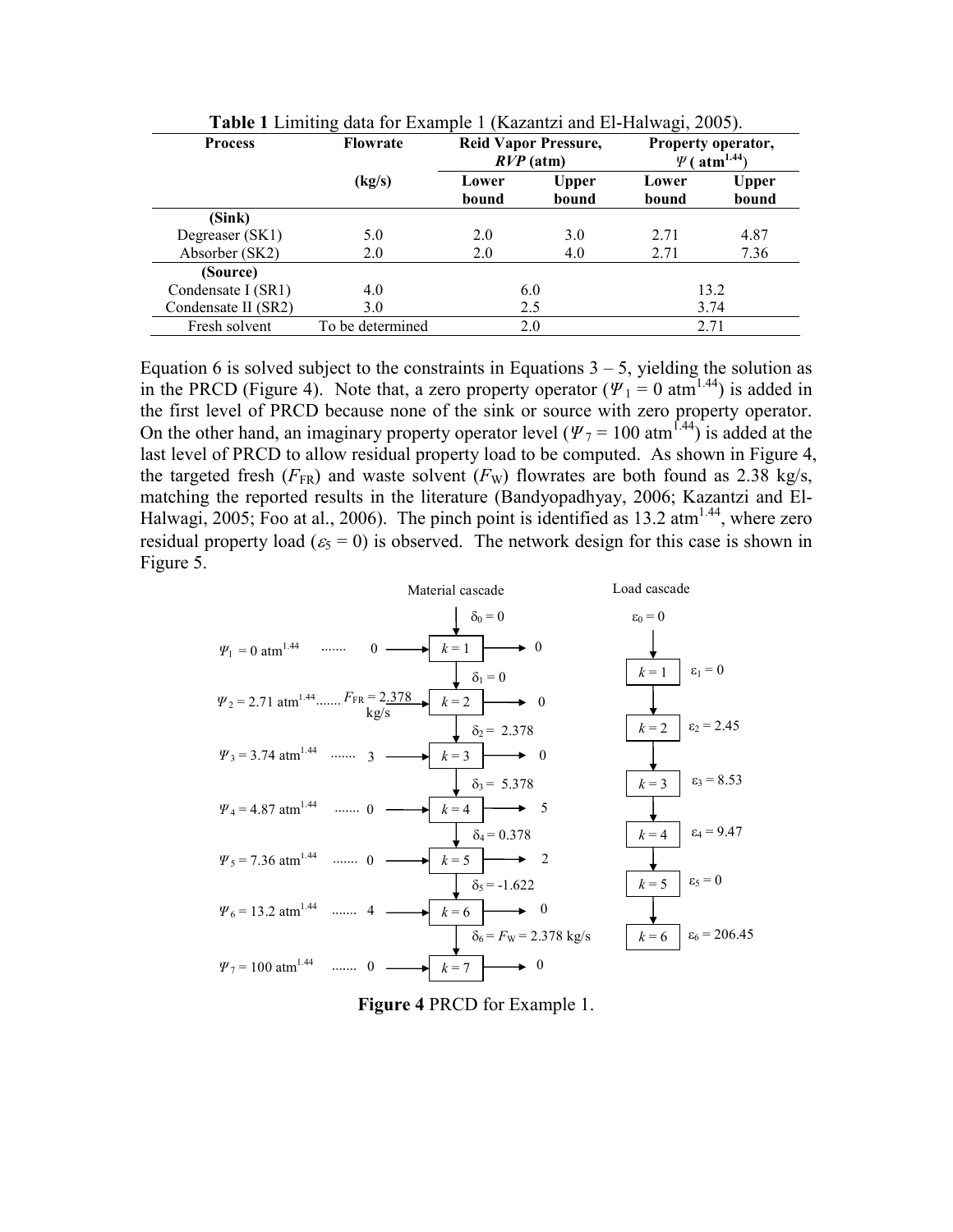

Figure 5 Network design for metal degreasing process with solvent reuse/recycle (Example 1).

### EXAMPLE 2

An industrial wafer fabrication process is used to illustrate the competence of automated targeting for the synthesis of a RCN with pre-treatment system. In this example, the pretreatment system is used to generate ultra-pure water to fulfil the process requirements. The water pre-treatment system consists of three main elements which are ultra-filtration (UF), reverse osmosis (RO) and deionisation (DI). The ultra-filtration is used to retain the solute of high molecular weight in the municipal fresh water. Meanwhile, reverse osmosis (RO) and deionisation (DI) processes are used to remove the ions that solute in the water and deionise the water in order to generate ultra pure water (UPW). In this work, it is assumed that 70% of the inlet flowrate of UF passes through the membrane as permeate; while, 30% of the flowrate is rejected as wastewater with constant water quality, and the same assumption applies for the RO in the pre-treatment system. In order to reduce the fresh water consumption, the recovery of rejected stream from the pre-treatment system can be considered. It is notable that the rejected flowrate is dependent on the amount of water that is fed to the pre-treatment system. This dependency enables the interactions between pre-treatment system and water network to be explored.

Figure 6 shows a schematic diagram for wafer fabrication process with water pretreatment system. As shown in Figure 6, there are four sections in the wafer fabrication (FAB) process that require UPW supply, denoted as "Wet," "Lithography," "CMP" (i.e., combined chemical and mechanical processing) and "etc." (other miscellaneous processes). Besides, cleaning section, cooling tower makeup and scrubber as well as pretreatment system necessitate an external supply of municipal fresh water. Note that the Wet and CMP sections generate two wastewater streams with different water quality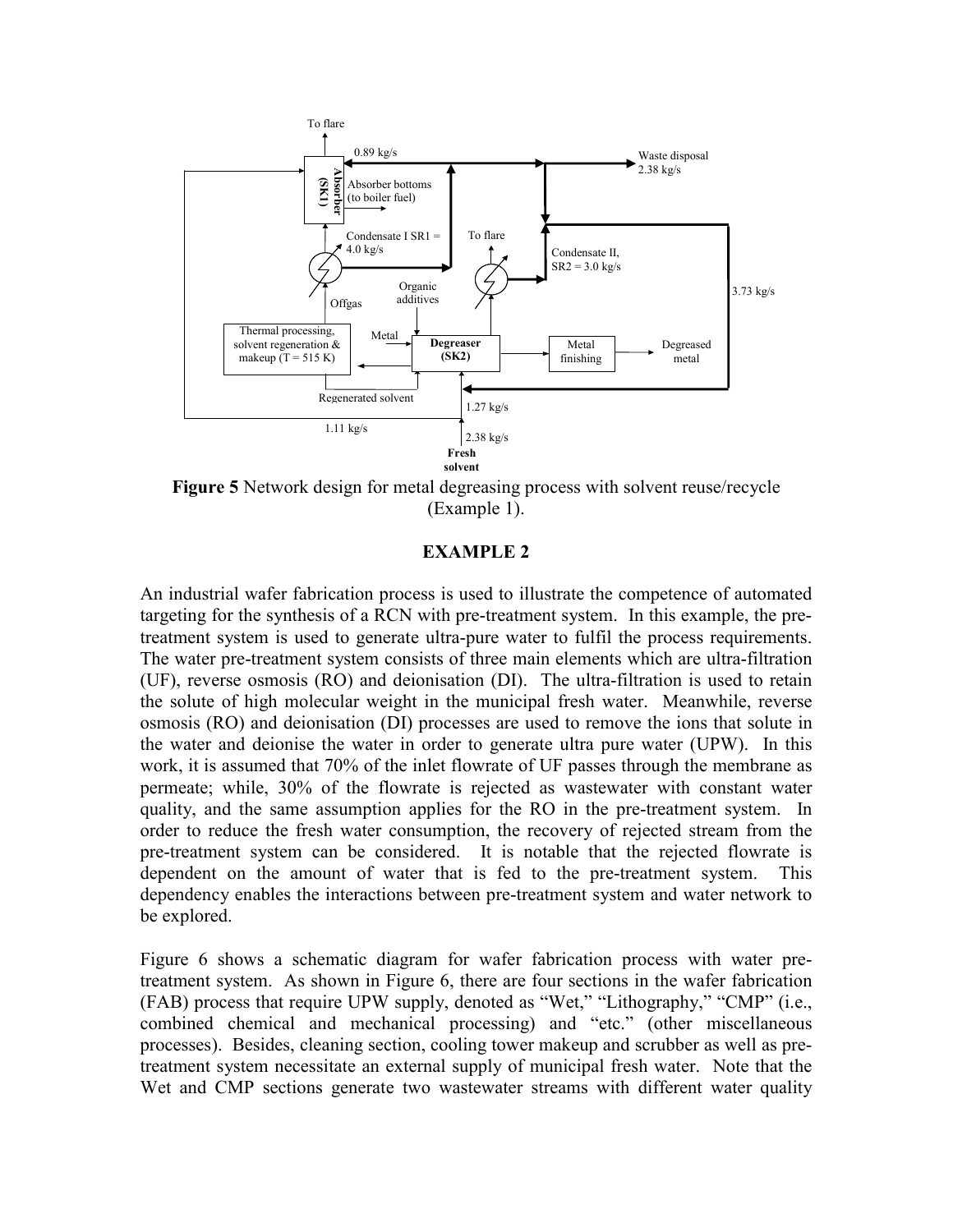levels. Besides, there are seven water sources that can be considered for water recovery. In this example, the most significant water quality factor was determined to be resistivity (R) which constitutes an index of the total ionic content of aqueous streams. The general mixing rule for resistivity is shown as below (El-Halwagi, 2006):

> R 1

 $=\sum_i \frac{x_i}{R_i}$ i R x

(9)



Figure 6 Schematic diagram for wafer fabrication process (Example 2).

Note that the property operator for resistivity is defined as the inverse of resistivity  $(R^{-1})$ , such that the lowest resistivity also corresponds to the lowest quality level. Table 2 summarises the pertinent data for the sinks and sources. In this example, the lower bounds of the resistivity are selected as the limiting property for process sink when water recovery scheme is considered, because these lower bounds correspond to the lowest stream quality that can be tolerated by the processes, and thus maximises the potential for reuse and recycling.

Since the rejected wastewater from UF and RO systems depend on the inlet flowrate of municipal fresh water into pre-treatment system, equations below are also included in the optimisation model.

$$
F_{\text{In}}^{\text{UF}} = F_{\text{P}}^{\text{UF}} + F_{\text{R}}^{\text{UF}} \tag{10}
$$

$$
F_{\text{In}}^{\text{RO}} = F_{\text{P}}^{\text{RO}} + F_{\text{R}}^{\text{RO}} \tag{11}
$$

where  $F_{\text{In}}^{\text{UF}}$  and  $F_{\text{In}}^{\text{RO}}$  are the inlet flowrate to the UF and RO system respectively. Meanwhile,  $F_{\rm P}^{\rm UF}$  and  $F_{\rm R}^{\rm UF}$  represent permeate and retentate flowrates for UF system;  $F_{\rm P}^{\rm RO}$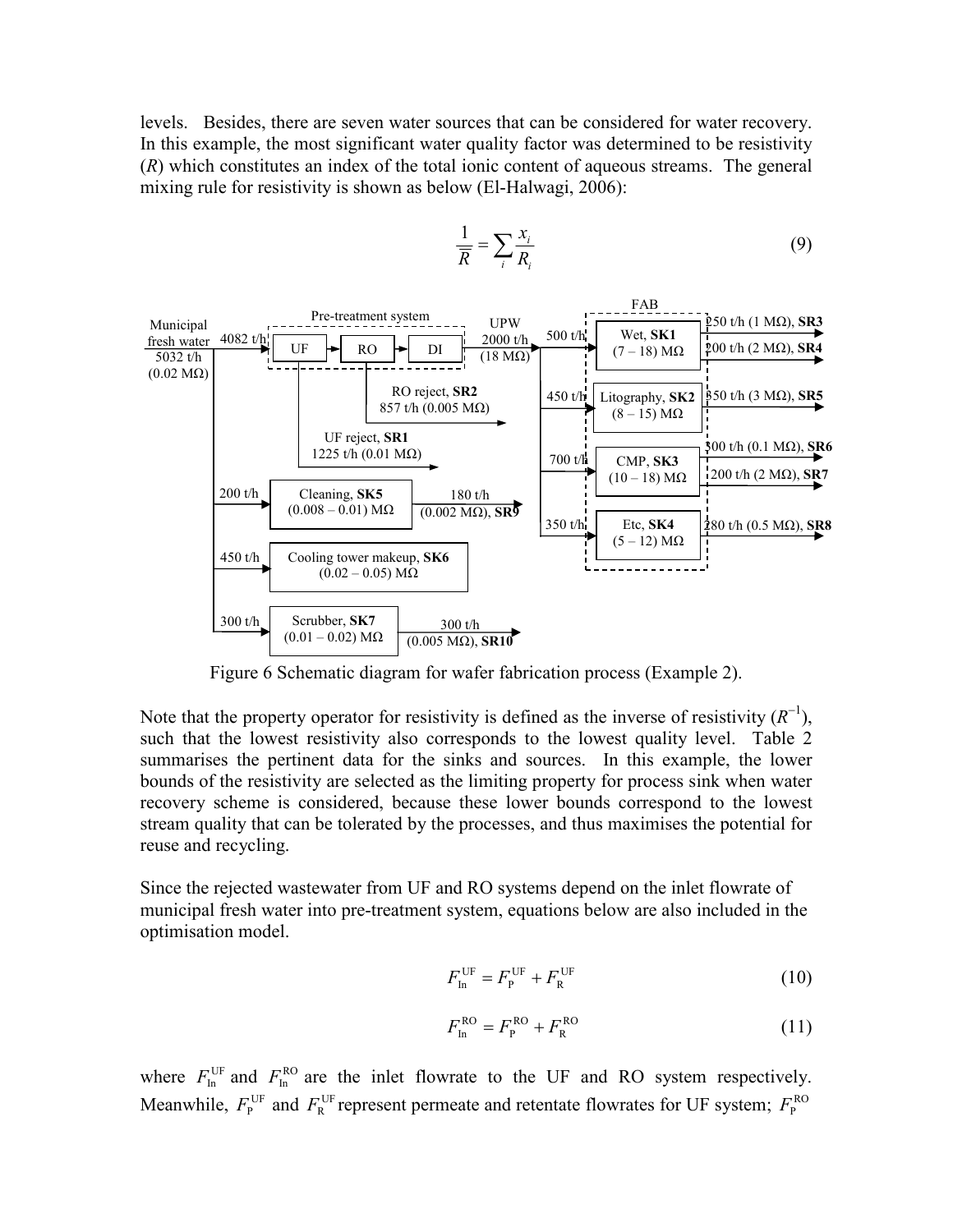and  $F_{R}^{RO}$  are the flowrate of permeate and retentate streams for RO system. Since all the permeate flowrate of UF and RO systems is directly sent to next treatment unit to generate UPW; therefore,  $F_{\text{In}}^{RO}$  is equivalent to  $F_{\text{P}}^{UF}$ , and UPW flowrate ( $F_{UPW}$ ) is same as  $F_{\rm P}^{\rm RO}$ . By combining Equations 10 and 11 leads to equation below:

$$
F_{\text{In}}^{\text{UF}} = F_{\text{R}}^{\text{UF}} + F_{\text{R}}^{\text{RO}} + F_{\text{UPW}} \tag{12}
$$

| <b>Process</b>                | <b>Flowrate</b>          | Resistivity, $R(M\Omega)$ |                       | Property operator,<br>$\Psi(M\Omega^{-1})$ |                       |
|-------------------------------|--------------------------|---------------------------|-----------------------|--------------------------------------------|-----------------------|
|                               | (t/h)                    | Lower<br>bound            | <b>Upper</b><br>bound | Lower<br>bound                             | <b>Upper</b><br>bound |
| (Sink)                        |                          |                           |                       |                                            |                       |
| Wet (SK1)                     | 500                      | 7                         | 18                    | 0.1429                                     | 0.0556                |
| Litography (SK2)              | 450                      | 8                         | 15                    | 0.1250                                     | 0.0667                |
| CMP(SK3)                      | 700                      | 10                        | 18                    | 0.1000                                     | 0.0556                |
| Etc(SK4)                      | 350                      | 5                         | 12                    | 0.2000                                     | 0.0833                |
| Cleaning (SK5)                | 200                      | 0.008                     | 0.01                  | 125                                        | 100                   |
| Cooling tower makeup<br>(SK6) | 450                      | 0.02                      | 0.05                  | 50                                         | 20                    |
| Scrubber (SK7)                | 300                      | 0.01                      | 0.02                  | 100                                        | 50                    |
| (Source)                      |                          |                           |                       |                                            |                       |
| UF reject $(SR1)$             | 30% inlet flowrate of UF | 0.01                      |                       | 100                                        |                       |
| RO reject (SR2)               | 30% inlet flowrate of RO | 0.005                     |                       | 200                                        |                       |
| Wet I (SR3)                   | 250                      |                           |                       | 1                                          |                       |
| Wet II (SR4)                  | 200                      | $\sqrt{2}$                |                       | 0.5                                        |                       |
| Litography (SR5)              | 350                      | $\overline{3}$            |                       | 0.3333                                     |                       |
| CMP $I(SR6)$                  | 300                      | 0.1                       |                       | 10                                         |                       |
| CMP II (SR7)                  | 200                      | $\overline{2}$            |                       | 0.5                                        |                       |
| Etc(SR8)                      | 280                      | 0.5                       |                       | $\overline{2}$                             |                       |
| Cleaning (SR9)                | 180                      | 0.002                     |                       | 500                                        |                       |
| Scrubber (SR10)               | 300                      | 0.005                     |                       | 200                                        |                       |
| Ultra pure water (UPW)        | To be determined         | 18                        |                       | 0.0556                                     |                       |
| Municipal fresh water (FW)    | To be determined         | 0.02                      |                       | 50                                         |                       |

Table 2 Limiting data for Example 2.

In addition, as discussed previously, 30% of the inlet flowrate for UF and RO systems is rejected as wastewater; thus, equations 13 and 14 are also included in the optimisation model.

$$
F_{\rm R}^{\rm UF} = 0.3 \times F_{\rm In}^{\rm UF} \tag{13}
$$

$$
F_{\rm R}^{\rm RO} = 0.3 \times F_{\rm In}^{\rm RO} \tag{14}
$$

Following the proposed automated targeting technique, the optimisation model is solved subject to minimise total municipal fresh water,  $F_{\text{TFW}}$  (fresh water for pre-treatment,  $F_{\text{In}}^{\text{UF}}$ and fresh water for water network,  $F_{FW}$ ) with constraints of Equations 3 – 5. The PRCD for Example 2 is generated in Figure 7. Note that the total municipal fresh water and wastewater targets are found to be 3095 t/h (=  $928.5$  t/h +  $649.95$  t/h +  $1516.55$  t/h) and 2205 t/h, respectively. Note that all the municipal water is passed through the pre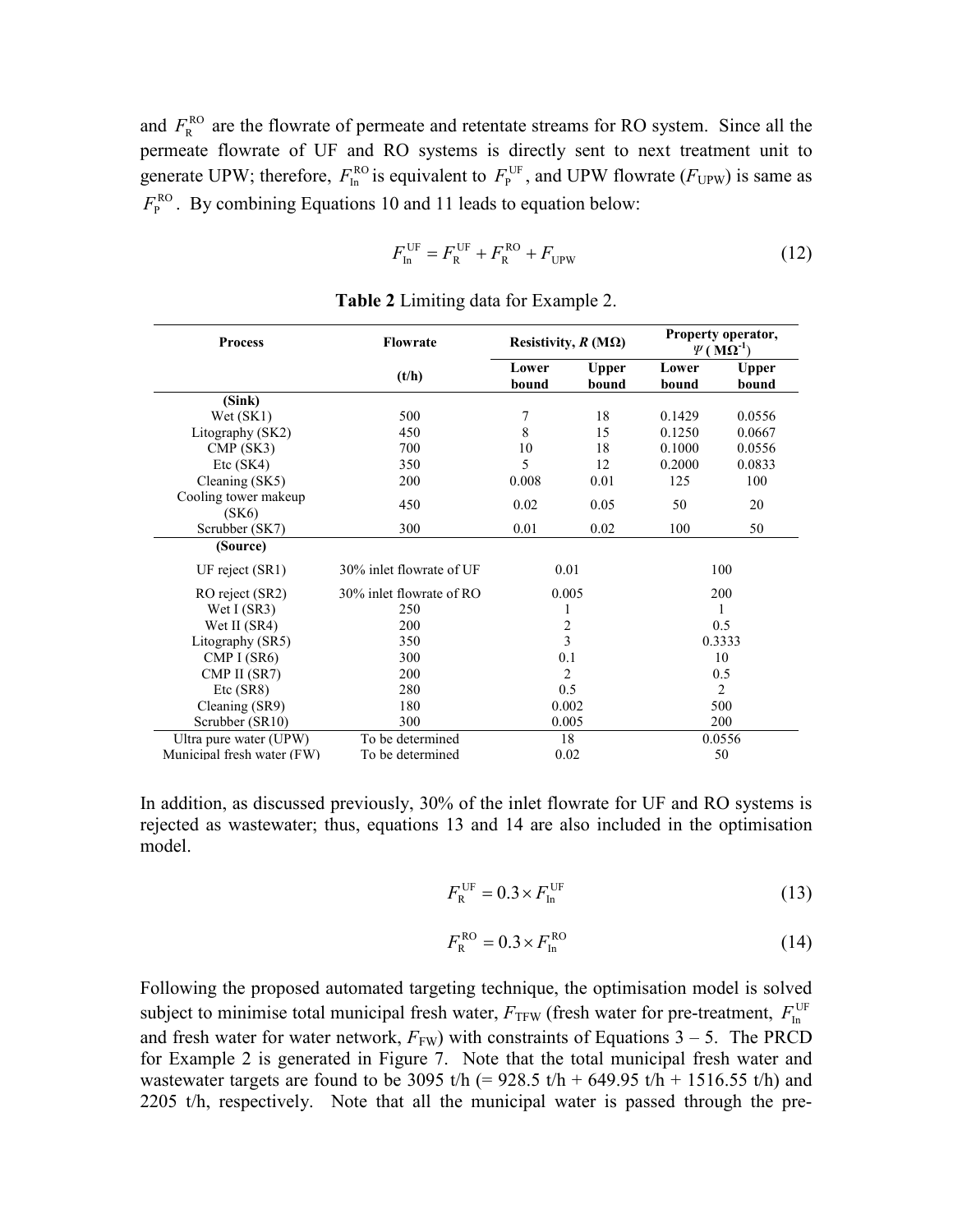treatment system to form UPW. The optimal water recovery scheme for Example 2 is showed in Figure 8.



Figure 7 PRCD for Example 2

#### **CONCLUSION**

In conclusion, this work presents the extension of automated targeting technique to establish the resource targets within a property integration framework. The automated targeting combines the advantages of both insight-based and mathematical optimisation approaches. Two examples have been solved using this approach.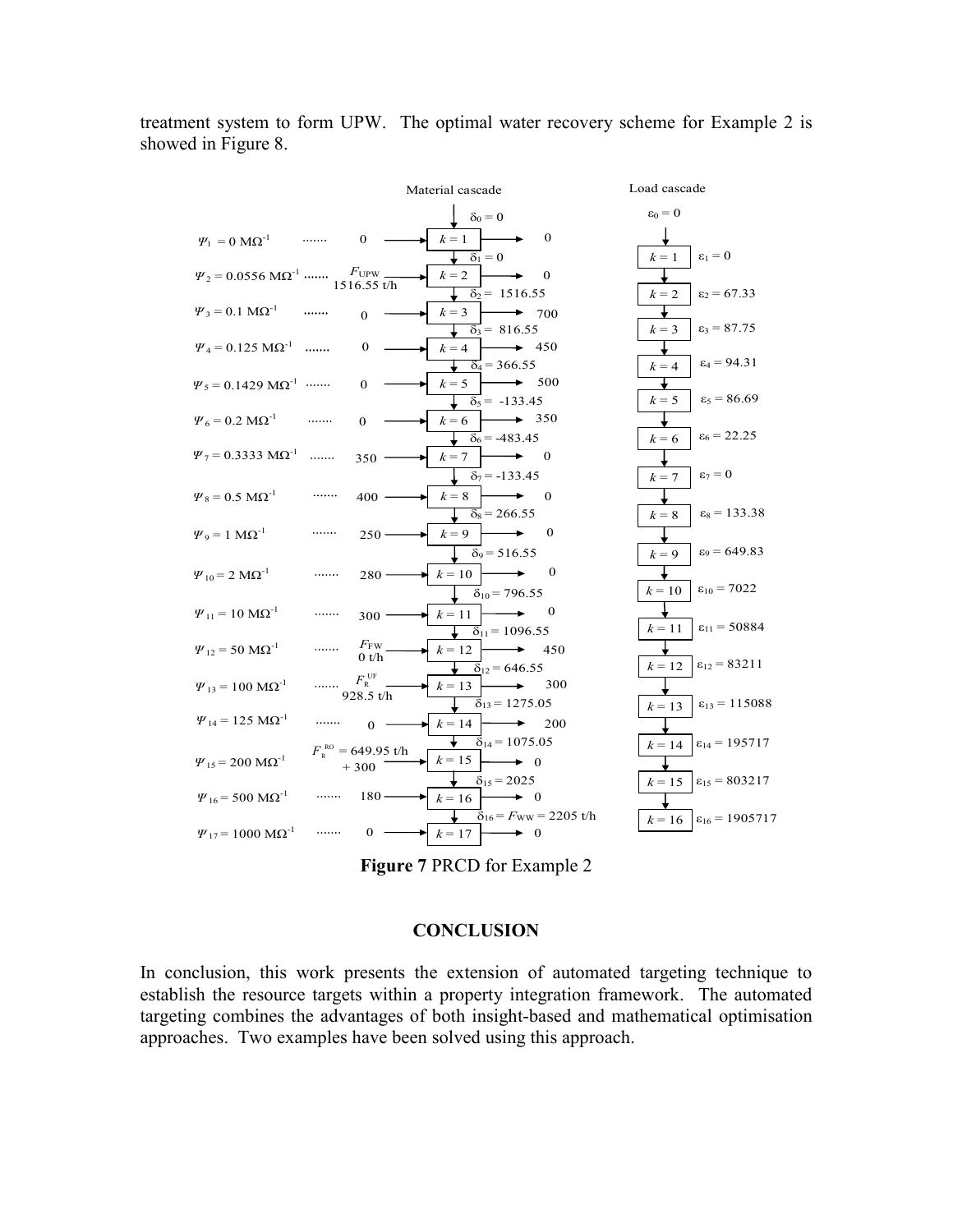



## **REFERENCES**

- 1. Almutlaq, A.M., Kazantzi, V., El-Halwagi, M.M., 2005. An algebraic approach to targeting waste discharge and impure fresh usage via material recycle/reuse networks. Clean Technology and Environmental Policy 7 (4), 294-305.
- 2. Bandyopadhyay, S., Source composite curve for waste resuction. Chem. Eng. J. 125 (2006) 99-110.
- 3. El-Halwagi, M.M., 1997. Pollution Prevention through Process Integration: Systematic Design Tools. Academic Press, San Diego.
- 4. El-Halwagi, M.M., 2006. Process Integration. Elsevier Inc., Amsterdam, Netherlands.
- 5. El-Halwagi, M.M., Springgs, H.D. 1998. Solve deign puzzles with mass integration. Chemical Engineering Progress 94, 25-44.
- 6. El-Halwagi, M.M., Gabriel, F., Harell, D., 2003. Rigorous graphical targeting for resource conservation via material recycle/reuse networks. Industrial and Engineering Chemistry Research 42, 4319-4328.
- 7. El-Halwagi, M.M., Glasgow, I.M., Eden, M.R., Qin, X., 2004. Property integration: componentless design techniques and visualization tools. A.I.Ch.E. Journal 50 (8), 1854-1869.
- 8. Foo, D.C.Y., Kazantzi, V., El-Halwagi, M.M., Manan, Z.A., 2006. Surplus diagram and cascade analysis technique for targeting property-based material reuse networks, Chemical Engineering Science 61(8), 2626-2642.
- 9. Kazantzi, V., El-Halwagi, M.M., 2005. Targeting material reuse via property integration. Chemical Engineering Progress 101 (8), 28-37.
- 10. Kuo, W.C.J., Smith, R., 1998. Design of water-using system involving regeneration. Transactions of the Institute of Chemical Engineers, Part B,vol 76, 94-114.